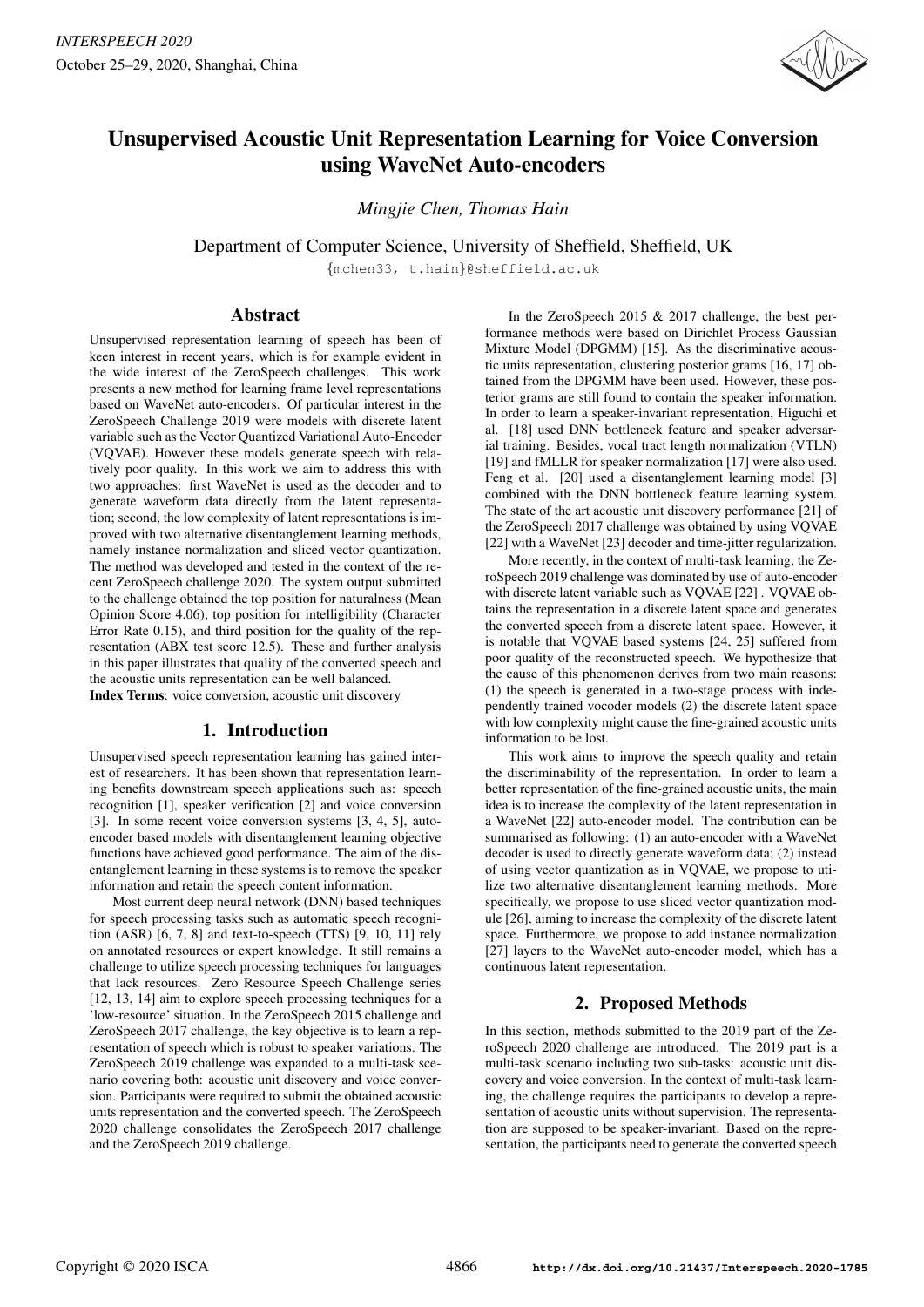

Figure 1: *System architectures: (a) WaveNet auto-encoder (WAE), (b) instance normalization WaveNet auto-encoder (IN-WAE), (c) sliced vector quantized WaveNet auto-encoder (SVQ-WAE)* x *is the input speech,*  $z_c$  *is the content code,*  $z_s$  *is the speaker code,* s *is the speaker ID input,* x 0 *is the reconstructed speech*

given the target speaker ID.

Our submission utilizes two different methods which we name as instance normalization WaveNet auto-encoder (IN-WAE) and sliced vector quantized WaveNet auto-encoder (SVQ-WAE) respectively. These are independent submissions in this challenge. IN-WAE is a WaveNet auto-encoder model incorporated with the instance normalization [27] layers. SVQ-WAE is a WaveNet auto-encoder model with a sliced vector quantization [26] bottelneck module.

#### 2.1. WaveNet Auto-encoder

Figure 1(a) illustrates the architecture of the WaveNet autoencoder model [21]. Let  $x \in X$  be the input speech data. The content encoder converts the acoustic unit information into the content code  $z_c$ . Then the WaveNet [23] decoder generates speech data conditioning on the speaker ID  $s$  and the content code  $z_c$ . At training time, s is the source speaker ID, which is associated with the input  $x$ . The objective function is to reconstruct the input data  $x$ . At conversion time,  $s$  is the target speaker ID, and the model produces converted speech data. As for acoustic unit discovery, the content code  $z_c$  is regarded as the representation of acoustic unit information.

The content encoder contains six 1D convolutional layers and four residual ReLU [28] layers. The six convolutional layers can be separated to three groups: (1) 2 layers with kernel size 3 and stride 1; (2) 2 down-sampling layer with kernel size 4 and stride 2; (3) 2 layers with kernel size 3 and stride 1. The down-sampling rate of the content encoder is controlled by the stride of the convolutional layer. For example, two convolutional layers with stride 2 enables a 25 Hz frame rate latent code. The content code  $z_c$  and the speaker ID s are the inputs to the WaveNet decoder. The WaveNet model contains 4 up-sampling layers and 20 dilation convolutional layers.

#### 2.2. Instance Normalization WaveNet Auto-encoder

Instance Normalization [27] (IN) and Adaptive Instance Normalization [29] (AdaIN) were proposed for image style transfer. IN normalizes the feature for each sample and each feature channel. Chou et al. [30] has shown that IN can produce disentanglement between content and speaker information. AdaIN is an extension of IN. AdaIN normalizes the feature as IN, then it adapts the feature to the target style given by a style input data.

Let  $m \in \mathbb{R}^{B \times C \times T}$  be the output feature map of a convolutional layer in a deep neural network, where  $B$  is the batch size,  $C$  is the number of channels,  $T$  is the length of feature frames. Let  $m_{b,c,t}$  represents the element of bth sample, cth channel and tth frame. The mean  $\mu_{bc}$  and standard deviation  $\sigma_{bc}$  of cth channel and bth sample can be obtained by using the following equations.

$$
\mu_{bc} = \frac{1}{T} \sum_{t=1}^{T} m_{b,c,t} \tag{1}
$$

$$
\sigma_{bc}^2 = \frac{1}{T} \sum_{t=1}^T (m_{b,c,t} - \mu_{bc})^2
$$
 (2)

The output of the IN layer is the normalized feature.

$$
o_{b,c,t}^{IN} = \frac{m_{b,c,t} - \mu_{bc}}{\sqrt{\sigma_{bc}^2 + \epsilon}}\tag{3}
$$

where  $o_{b,c,t}^{IN}$  is the normalized feature map,  $\epsilon$  is a parameter that avoids numerical instability.

AdaIN receives the style input  $y$  and adapts the normalized feature map.

$$
o_{b,c,t}^{AdaIN} = \sigma(y) o_{b,c,t}^{IN} + \mu(y)
$$
\n(4)

where  $\sigma(y)$  and  $\mu(y)$  are trainable functions. Following previous work [30] adding IN and AdaIN layers to the auto-encoder model, the IN-WAE extends the WAE by adding the IN layer to the content encoder and adding the AdaIN layer ahead of the WaveNet decoder. Incorporating with the IN layer, [30] has shown the content encoder can normalize the global speaker variation while retaining the fine-grained acoustic units information. The IN-WAE utilizes the same content encoder architecture as the WAE. The IN layer is added [30] to the IN content encoder behind every two layers (2,4,6,8,10 th layer).

As shown in Figure 1(b), since the AdaIN layer requires a speaker code  $z_s$ , a speaker encoder is used to derive the speaker information from the speech input  $y$ . The speaker encoder contains 3 convolutional layers. The global average pooling layer is used as the last layer of the speaker encoder, which compresses the feature into one vector. The output of the speaker encoder is the speaker code  $z_s$ , which is the input to the AdaIN layers. As in Equation 4,  $z_c$  is adapted according to the speaker code  $z_s$ . The WaveNet decoder generates speech data conditioning on the output of the AdaIN layer and the speaker ID.

#### 2.3. Sliced Vector Quantization WaveNet Auto-encoder

VQVAE [22] is a variant of variational auto-encoder (VAE) [31]. VQVAE encodes data to a discrete latent space through Vector Quantization (VQ) bottleneck module. VQVAE consists of three modules: the encoder, the VQ module and the decoder.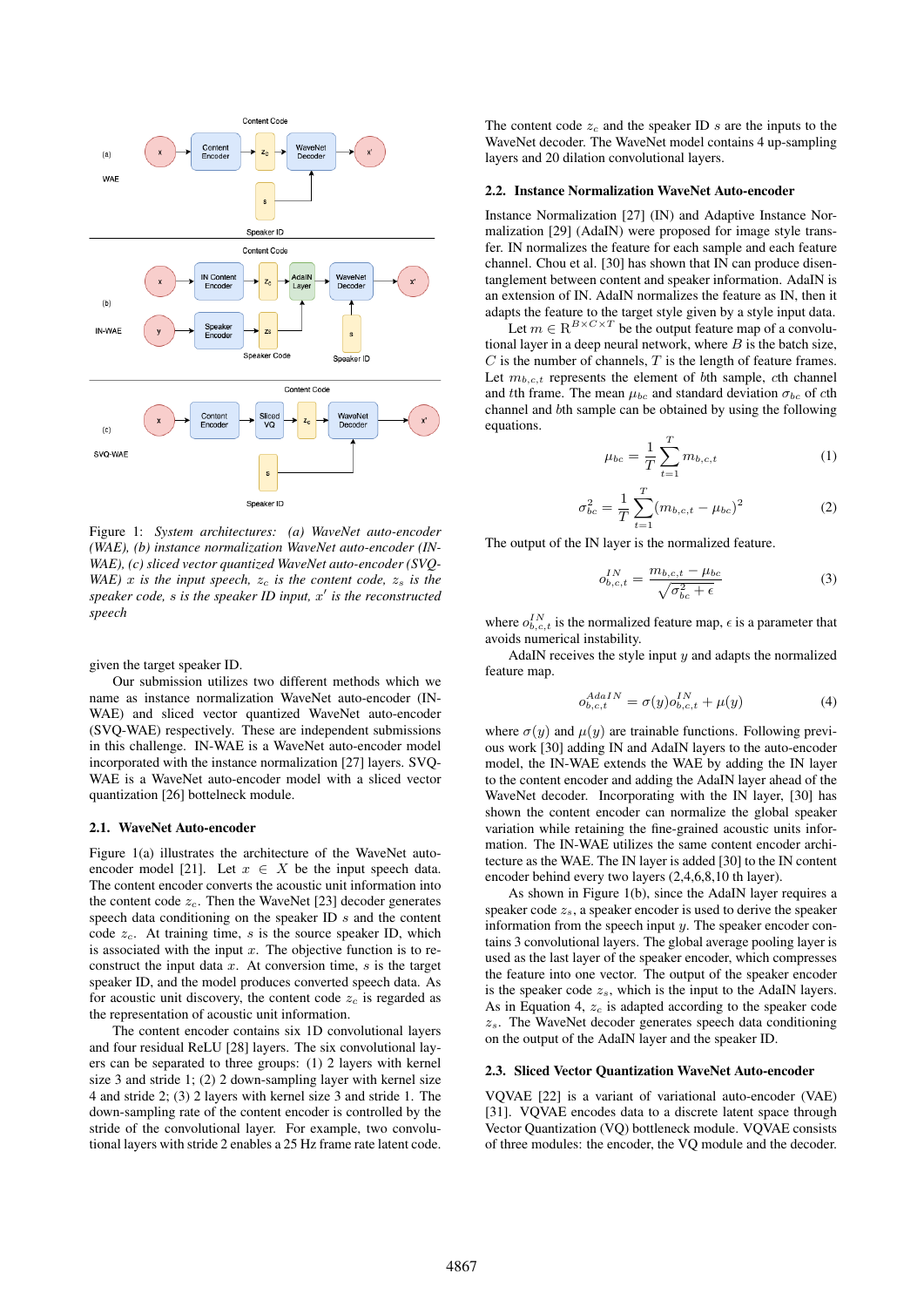The VQ module contains a codebook  $M \in \mathbb{R}^{K \times D}$ , which is regarded as a collection of  $D$  dimensional embeddings, where K is the number of embeddings.  $m_k$  is the kth embedding in the codebook. Let the output of the encoder be  $z_e$ , which is the input to the VQ module. The output of the VQ module  $z_q$  is computed as the nearest neighbour of  $z_e$  in the latent embedding space M.

$$
z_q = argmin_{m_k \in M} ||z_e - m_k||_2 \tag{5}
$$

The decoder receives  $z_a$  and reconstructs the data. The objective function of VQVAE can be written as following formula.

$$
\mathcal{L} = logp(x|z_q) - ||sg(z_e) - z_q||_2 - \beta ||z_e - sg(z_q)||_2 \quad (6)
$$

The 2nd and 3rd term in Equation 6 are VQ losses, sg is the stop gradient function where the backward gradient is 0. Since the training speed of the encoder and the decoder are different,  $sq$ function is used to learn the encoder and the decoder parameters separately.  $\beta$  is a hyper-parameter that balances two VQ losses.

$$
sg(x) = \begin{cases} x & forward \\ 0 & backward \end{cases}
$$
 (7)

Since the VQ module utilizes argmin function, which is nondifferentiable, the straight-through [32] trick is used for gradient estimation. The straight-through trick maps the gradient from  $z_q$  to  $z_e$ .

The sliced Vector Quantization (Sliced-VQ) module splits the output of the encoder  $z_e$  into N slices.

$$
z_e = concat(z_e^1, ..., z_e^n, ..., z_e^N)
$$
 (8)

where  $z_e^n \in \mathbb{R}^{D//N}$ , concat is the concatenate function which concatenates all the feature slices. The Sliced-VQ operates N parallel sub-VQs on the feature slices  $\{z_e^{\{n\}}\}$ . The subcodebook for each sub-VQs were defined as  $\{M^n\}^N_1$  where  $M^n \in \mathbb{R}^{K \times (D//N)}$ . The output of each sub-VQ module can be computed as:

$$
z_q^n = \operatorname{argmin}_{m_k^n} ||z_e^n - m_k^n||_2 \tag{9}
$$

Then the concatenation of all  $z_q^n$  forms the final output of the Sliced-VQ module.

$$
z_q = concat(z_q^1, ..., z_q^n, ..., z_q^N)
$$
 (10)

As illustrated in Figure 1(c), the content encoder feeds the feature to the Sliced-VQ module, then the output of the Sliced-VQ module is the content code  $z_c$  which can be used as the input to the acoustic unit discovery task. The WaveNet decoder receives the content code  $z_c$  and speaker ID s, then generates the speech data.

## 3. Experiment Setup

The following describes the experiment setup for the 2019 part of the ZeroSpeech 2020 challenge. First, the dataset and the evaluation metrics are introduced. Then the implementation details of the submissions are described.

## 3.1. Dataset

The 2019 part of the ZeroSpeech 2020 challenge corpus contains two languages: English dataset for development and a surprise language [33, 34] dataset for test. For each language, the dataset is split into four parts: the train unit dataset, the train voice dataset, the train parallel voice set and the test set. The

Table 1: *Hyper-parameter exploration: latent representation frame rate for the IN-WAE, the VQ-WAE and the SVQ-WAE*

|                   | 50 Hz |          | $25$ Hz |          |
|-------------------|-------|----------|---------|----------|
|                   |       |          |         |          |
| Model             | ABX   | Bit-rate | ABX     | Bit-rate |
| <b>IN-WAE</b>     | 19.13 | 820.08   | 20.19   | 385.75   |
| <b>VO-WAE</b>     | 33.31 | 328.50   | 31.44   | 163.89   |
| SVO-WAE(2 slices) | 32.68 | 587.17   | 26.24   | 376.82   |
| SVO-WAE(4 slices) | 31.39 | 790.68   | 26.06   | 377.05   |

train unit dataset is used for developing acoustic units representations. The English training unit dataset contains 15 hours data for about 100 speakers. The train voice dataset is the training data for target speakers for voice conversion task. The English train voice dataset contains two speakers, 2 hours data per speaker. For surprise language, there is only one target speaker and 1.5 hours data. For the surprise language dataset, the train unit dataset contains 15 hours for 150 speakers and the train voice dataset contains 1 speaker with 1.5 hours data.

In our experiment, the train unit dataset and the train voice dataset are used. The English dataset is used for training and tuning hyper-parameters. The hyper-parameters are kept fixed for training on surprise language dataset. The official evaluation process includes subjective and objective evaluations. The objective evaluation includes two metrics: Machine ABX [35] and bit-rate. Both of two objective evaluation metrics focus on the quality of the acoustic unit representation. The machine ABX measures the discriminability of the representations. The bit-rate measures the compression rate of the representation. The subjective evaluation includes: mean opinion score (MOS), similarity and character error rate (CER). Both the MOS score and the similarity are a scalar in range [1,5]. The MOS score represents the naturalness of the converted speech, while the similarity represents the similarity with the target speaker. The challenge organisers also conduct human evaluation according to the transcriptions and uses CER to measure the intelligibility of the produced speech.

#### 3.2. Implementation

13-dimensional MFCCs with 10 ms step size and 25 ms window size were used as the speech feature. The MFCCs are concatenated with the first and the second derivatives. Mean and variance normalization is conducted. The length of the speech segment is 32 frames (320 ms) and the output waveform length is 5120 samples. The implementation  $1$  uses the PyTorch [36] toolkit. The Adam [37] optimizer with learning rate 4e-4 was used. One single GTX-1080Ti GPU is used for training. The batch size is 10. The IN-WAE model is trained for 600k steps on the English training dataset. The SVQ-WAE model is trained for 400k steps . The training takes one day for every 100k steps.

## 4. Results

#### 4.1. Latent Representation Frame Rate

In Table 1, the effect of latent representation frame rate on the discriminability and the compression rate of the acoustic units representation is explored. For the IN-WAE, the 50 Hz model obtains better ABX score (19.13) than the model with 25 Hz frame rate (20.19). However, the model with 50 Hz frame rate

<sup>1</sup> code: https://github.com/MingjieChen/wavenet\_ autoencoders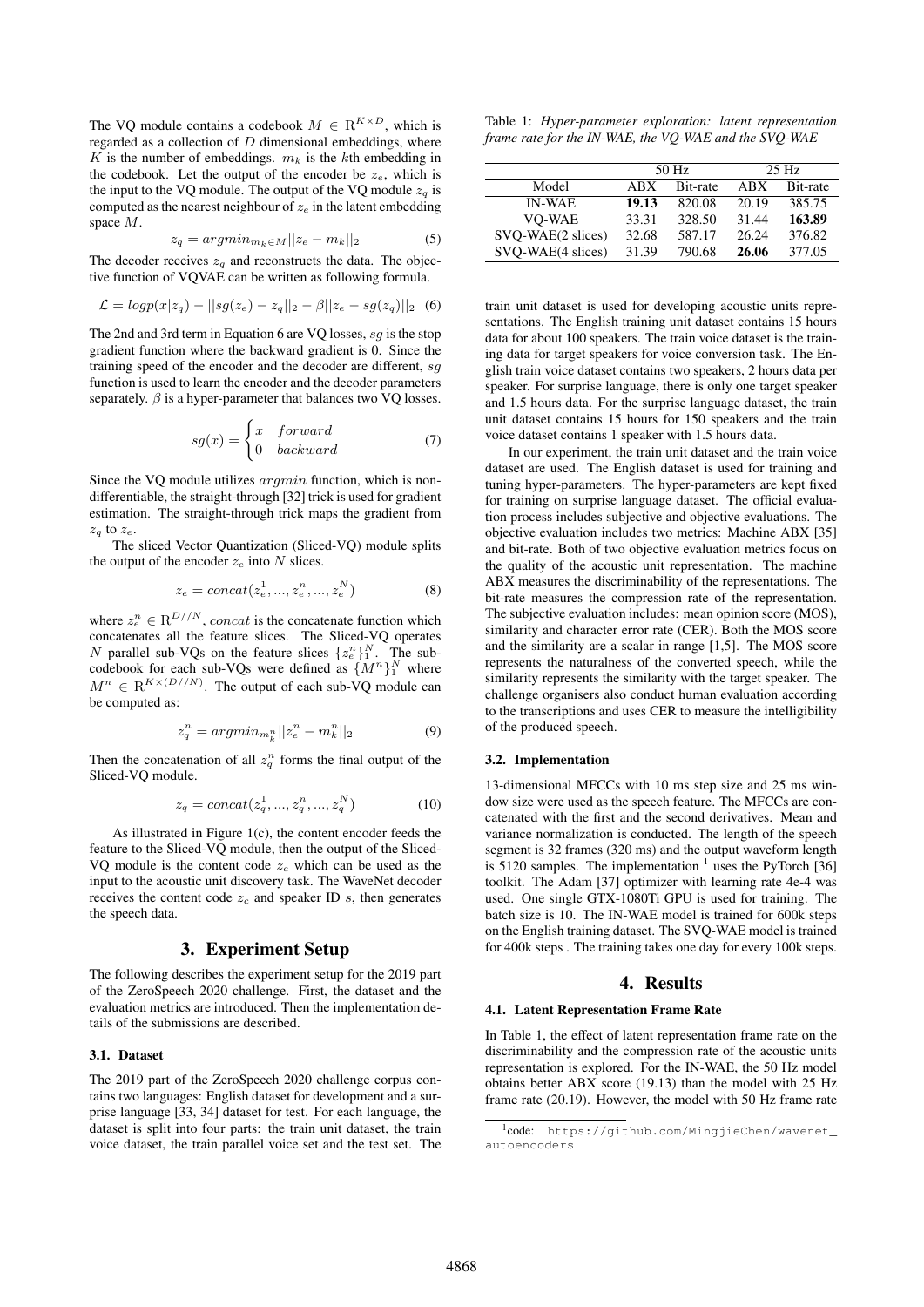Table 2: *Hyper-parameter Exploration for the SVQ-WAE*

| #Slices | ABX/Bit-rate |              |              |  |  |
|---------|--------------|--------------|--------------|--|--|
|         | $k = 128$    | $k = 512$    | $k=1024$     |  |  |
| $N=1$   | 31.44/163.89 | 30.91/171.98 | 28.05/175.84 |  |  |
| $N=2$   | 26.24/376.82 | 28.80/339.55 | 27.59/303.69 |  |  |
| $N=4$   | 26.06/377.05 | 26.92/379.52 | 27.06/379.76 |  |  |

Table 3: *Comparing results of test dataset (surprise language)*

| Model           | MOS  | CER  | Similarity | ABX   | Bit-rate |
|-----------------|------|------|------------|-------|----------|
| <b>Baseline</b> | 2.23 | 0.67 | 3.26       | 27.46 | 74.55    |
| Topline         | 3.49 | 0.33 | 3.77       | 16.09 | 35.2     |
| <b>IN-WAE</b>   | 4.06 | 0.15 | 2.67       | 12.5  | 387.83   |
| <b>SVO-WAE</b>  | 2.28 | 0.55 | 2.5        | 16.47 | 384.23   |

gets higher bit-rate (820.08) than 25 Hz (385.75). The number of the embeddings in the codebook of the SVQ-WAE model is kept as 128. Table 1 compares the VQ-WAE model, the 2 slices SVQ-WAE and the 4 slices SVQ-WAE. Comparing two frame rate options, the trend is that, 25 Hz frame rate obtains better ABX score than 50 Hz. The best ABX score (26.06) is obtained when frame rate is 25 Hz with 4 slices.

For the IN-WAE, the 50 Hz model shows better discriminability than the 25 Hz model, because higher compression rate might causes the fine-grained acoustic units information such as short phones to be lost. As for the SVQ-WAE, the 25 Hz model shows better discriminability than the 50 Hz model. Comparing two proposed methods, the IN-WAE shows better discriminability than the SVQ-WAE.

## 4.2. Bottleneck Shape in the SVQ-WAE

The hyper-parameters in terms of the shape of the sliced-VQ module in the SVQ-WAE are explored. This part of experiment explores the number of the embeddings  $k$  in codebook of the sliced-VQ module and the number of slices N. The frame rate is kept as 25 Hz. In Table 2, the best ABX score (26.06) is when k is 128 and N is 4, and the best bit-rate (163.89) is when N is 1 and k is 128. The trend is that the ABX score gets lower and the bit-rate gets higher as the number of the slices  $N$  increasing. It means that the latent space is getting more complex as  $N$ increases. And a higher complexity of the latent space benefits the modeling of the acoustic units information. Moreover, a higher  $N$  also means a higher bit-rate. It is also notable that increasing the number of embeddings  $k$  has a negative effect on both the ABX score and the bit-rate.

## 4.3. ZeroSpeech Challenge Results

The challenge official baseline method is a combination of a DPGMM [15] system and a Merlin [38] system. The topline method is a combination of an ASR and a TTS systems trained with annotated data.

Table 3 and 4 present the result of our submissions and the provided official systems on developing dataset (English) and test dataset (surprise language) respectively. The total number of submissions was 22, including two official systems. On the surprise language dataset, the IN-WAE obtains the top position for both the naturalness (MOS score 4.06) and the intelligibility (CER 0.15). Meanwhile, it achieves the third position for discriminability of the representation (ABX score 12.5). However, it is obvious that the speaker similarity is worse than the

Table 4: *Comparing results of developing dataset (English)*

| Model           | MOS  | CER  | Similarity | ABX   | Bit-rate |
|-----------------|------|------|------------|-------|----------|
| <b>Baseline</b> | 2.14 | 0.77 | 2.98       | 35/63 | 71.98    |
| Topline         | 2.52 | 0.43 | 3.1        | 29.85 | 37.73    |
| <b>IN-WAE</b>   | 3.61 | 0.18 | 2.57       | 20.19 | 385.75   |
| <b>SVO-WAE</b>  | 2.88 | 0.47 | 2.35       | 26.06 | 377.05   |



Figure 2: *The result comparison of ABX score and MOS score for part of the submissions in ZeroSpeech challenge 2020 test data*

official baseline system. The SVQ-WAE obtains the fifth position for ABX score, whereas it does not show an advantage on any other metrics. Comparing the IN-WAE and the SVQ-WAE, the IN-WAE with continuous representation has advantages on both speech quality and representation discriminability. For the English dataset, as shown in Table 4, the IN-WAE achieves the third position for both naturalness (MOS score 3.61) and representation discriminability (ABX score 20.19 ) and the top position for intelligibility (CER 0.18). The SVQ-WAE achieves the 6th position on ABX score and the 8 th on MOS score. Both the IN-WAE and the SVQ-WAE are not showing competitive performance for speaker similarity. The reason might be that the latent representation still contains speaker information with an increased complexity.

#### 4.4. Challenge Result Comparison

We aimed to improve the quality of the speech and meanwhile keep the discriminability of the representation. Figure 2 plots the results of a part of submissions in this challenge. As shown in Figure 2, the IN-WAE obtains a better MOS score while a worse ABX score than [39]. The SVQ-WAE does not obtain good MOS score however it still gets competitive performance on ABX score.

## 5. Conclusions and Future Work

We proposed to incorporate WaveNet auto-encoder with instance normalization and sliced-VQ respectively. In the ZeroSpeech 2020 challenge, the IN-WAE obtains competitive performance on naturalness, intelligibility and representation discriminability. Meanwhile, the SVQ-WAE obtains competitive representation discriminability. In future work, the methods that can achieve good speaker similarity for voice conversion will be explored. Moreover, the techniques that can accelerate the WaveNet auto-encoder model inference will be investigated.